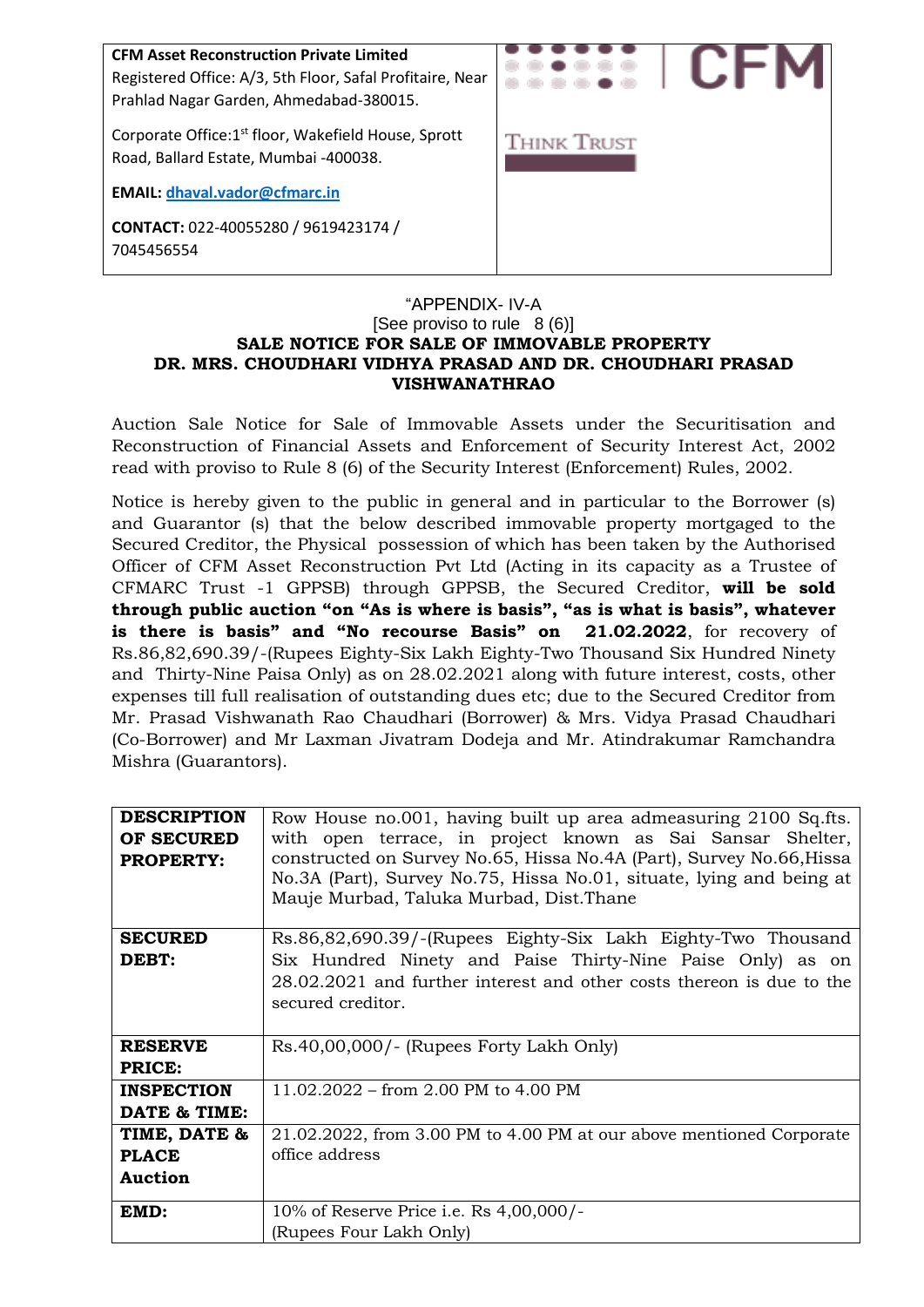| <b>ACCOUNT</b><br><b>DETAILS FOR</b><br><b>DEPOSITING</b><br>EMD: | Demand Draft to be made in favor of "CFMARC Trust - 1 GPPSB"<br>payable at Mumbai |
|-------------------------------------------------------------------|-----------------------------------------------------------------------------------|
| <b>CONTACT:</b>                                                   | 022-40055280 / 9619423174 / 7045456554 & dhaval.vador@cfmarc.in                   |
| EMAIL:<br>$\cdot$ $\sim$<br>$\blacksquare$                        | $\cdots$<br><b>RT</b> . 1                                                         |

Encumbrances if any: Not known to the secured creditor

For detailed terms and conditions of the sale, please refer to the link provided in Secured Creditor's website i.e., www.cfmarc.in

SD/- Authorised Officer **CFM Asset Reconstruction Private Limited Date:30.01.2022 (Acting in its capacity as a trustee of CFMARC Trust -1 GPPSB)**

**Place: Mumbai**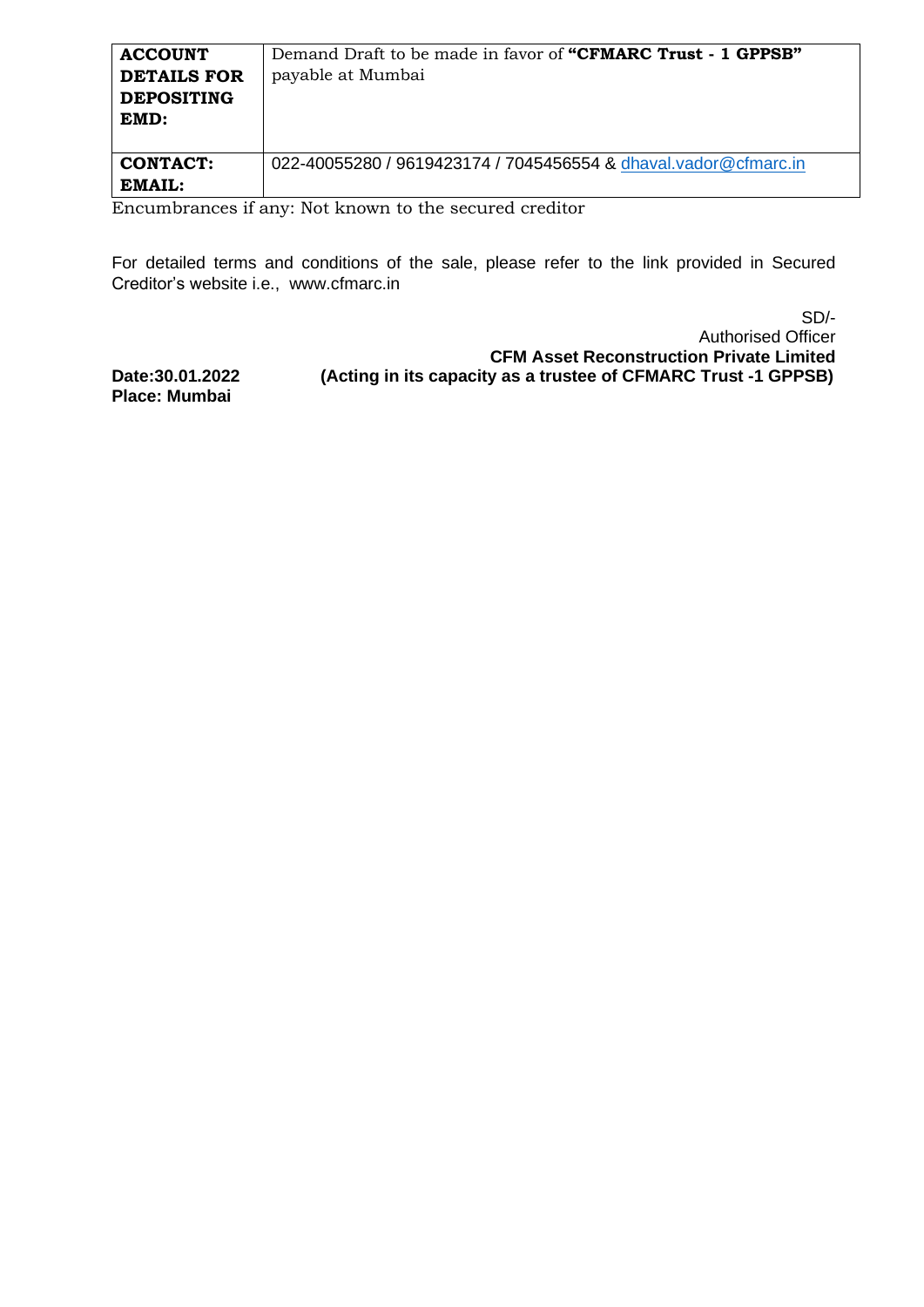## **TENDER DOCUMENT CUM TERMS AND CONDITIONS OF SALE**

- 1) The intending bidder should bid for entire immovable property. Bid form without the Aggregate EMD shall be rejected summarily.
- 2) The person deputed for inspection by the prospective offeror should carry with him appropriate authorization on the letterhead of the organization he/she represents, failing which inspection may be refused.
- 3) Offers not accompanied with Aggregate EMD shall be treated as invalid. The Aggregate EMD of unsuccessful bidders shall be refunded within fifteen days from the date of auction. The offeror will not be entitled to claim any interest, if the refund of Aggregate EMD is delayed beyond the said period for any reason whatsoever.
- 4) The Said Properties shall be sold at a price not less than the Aggregate Reserve Price mentioned hereinabove.
- 5) The offer should only be submitted in sealed envelope with subject "Bid for purchase of assets of Dr. Mrs Choudhary Vidhya Prasad and Dr. Choudhary Prasad Vishwanath Rao " to correspondence address as stated below –

CFM Asset Reconstruction Pvt Ltd, 1<sup>st</sup> Floor, Wakefield House, Sprott Road, Ballard Estate, Mumbai 400038

- 6) The entire procedure of conducting Auction shall be at the exclusive discretion of the Authorized Officer and intending purchaser shall have no right to object to the same.
- 7) The Said Properties shall be sold to the highest offeror. The highest offeror shall have to tender the KYC documents with originals (Photo ID and address proof documents) to the Authorised Officer for verification immediately. Post such verification, on confirmation of sale of the Said Properties, which shall be conveyed to the highest offeror, after following the process enumerated hereinabove, The successful offeror(s) will have to immediately, but not later than next working day, pay 25% of the sale price (after adjusting the Aggregate Earnest Money deposited) by way of Demand draft/ Pay order favouring CFM-ARC payable at Mumbai and the balance of 75% of the consideration shall be payable by the successful on or before the fifteenth day of the confirmation of the sale of the Said Properties, or such other time as may be agreed to between CFM-ARC and the successful offeror, subject to the sole discretion of CFM-ARC. In the event of any default in payment of any of these amounts, or if the sale is not completed by reason of any default on the part of the successful offeror, CFM-ARC in its absolute discretion, shall be entitled to forfeit all the moneys till then paid by the successful offeror and put up the assets in question for resale/disposal. Further, all costs, charges and expenses incurred by CFM-ARC on account of such resale shall be borne by such defaulting successful offeror who shall also be bound to make good any deficiency arising on such resale and he/she/they shall not be entitled to make any claim in the event of the assets realizing higher price on resale.
- 8) The offeror shall deduct and deposit with the concerned department/statutory body Tax Deducted at Source ("TDS"), as applicable under section 194-IA of the Income Tax Act, 1961. Such TDS shall be considered as part of the Offer made by the offeror.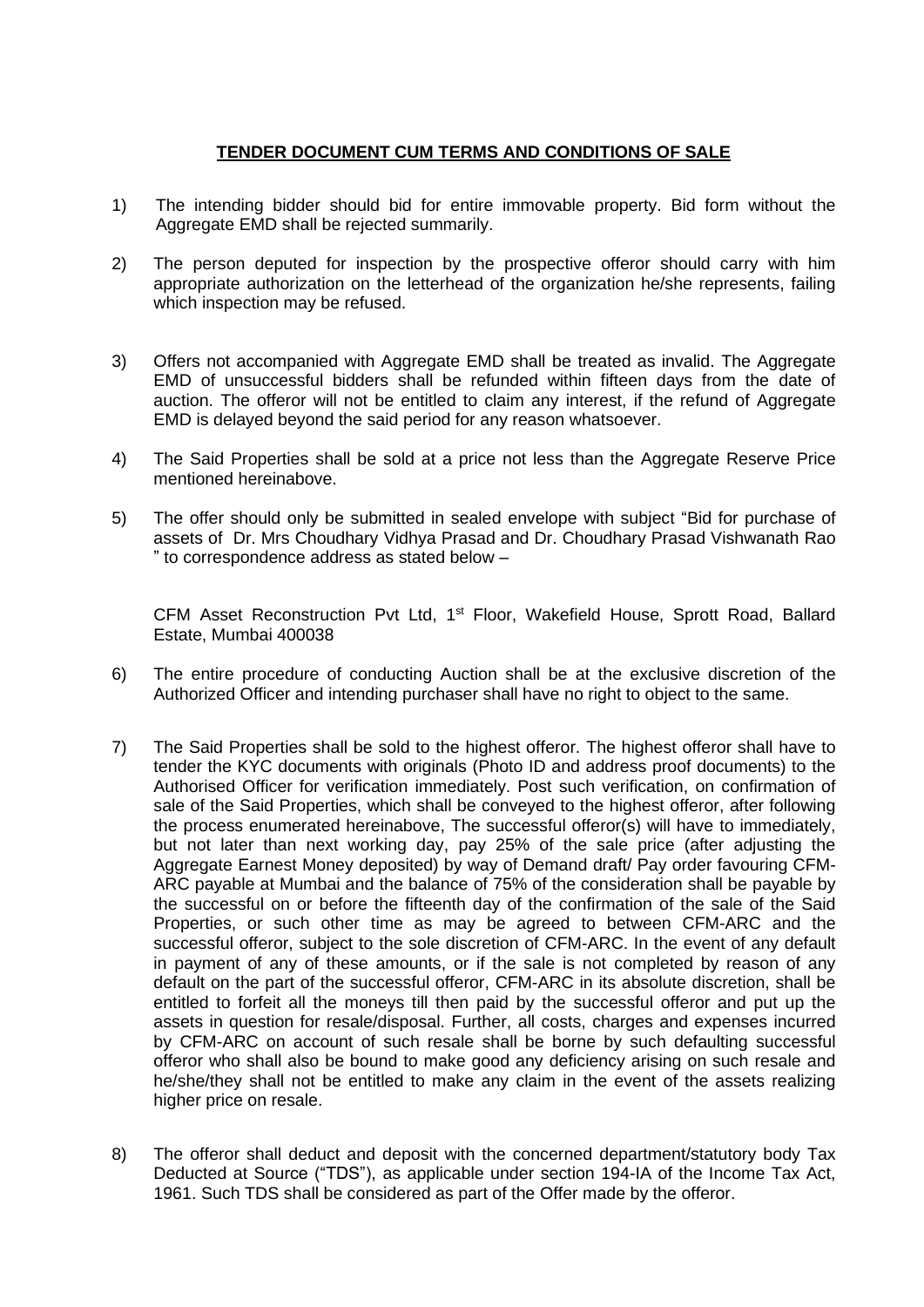- 9) The stamp duty, registration charges, cess, sales tax, Value Added Tax ("VAT") (if applicable), transfer charges, if any, and all other incidental costs, charges and expenses in connection with the sale of the aforesaid assets shall be borne by the purchaser/successful offeror.
- 10) Transfer of the Said Properties to the successful offeror shall be done by the Authorized Officer only upon payment of the entire bid consideration and other charges as per the terms contained herein.
- 11) As from the date of issuance of Sale Certificate, the purchaser shall hold the assets at his/her/their sole risk and cost as regards any loss or damage to the assets by fire or earthquake or any other natural calamities or due to theft, burglary or robbery or from any other cause whatsoever and neither CFM-ARC nor the Authorized Officer shall be liable for any such loss or damages.
- 12) Presently there are no encumbrances known to CFM-ARC.
- 13) The Said Properties are offered for sale on **"AS IS WHERE IS AND AS IS WHAT IS BASIS**" basis. Neither CFM-ARC nor the Authorized Officer undertakes any responsibility to procure any permission/license etc. in respect of the Said Properties offered for sale hereinabove. The successful offeror will have to bear all outstanding dues including but not limited to water/electricity/service charges, transfer fees, electricity dues, society dues, dues of the Municipal Corporation/local authority dues, taxes including sales tax, VAT, GST or any other cess, duties, levies by whatever name it is called, if any, in respect of the Said Properties.
- 14) The offerors are advised in their own interest to verify the Said Properties as also the above and any other dues from the respective authorities to their satisfaction before submitting the offers.
- 15) The successful offeror shall be deemed to have purchased the Said Properties after complete satisfaction of title thereto and inspection thereof and shall not be entitled to make any requisition or raise any objection as to the title or condition of the Said Properties or any part thereof.
- 16) The successful offeror shall, notwithstanding any discrepancy or variation in the names, quantities, survey numbers measurement, boundaries and abuttal as mentioned herein above or any public notice, accept the Said Properties purchased by it/him.
- 17) The offeror shall purchase the Said Properties in the same condition that the Said Properties exist on the date of sale. The date of sale shall mean, the date when the Authorized Officer accepts the offer of the successful offeror. From and after the date of issuance of Sale Certificate by the Authorized Officer, the same shall be at the sole and entire risk and costs and account of the successful offeror as regards any risk, injury, loss or damage thereto or any part thereof from any cause whatsoever. The successful offeror shall not make any requisition for repairs or otherwise and the obligations of carrying out such repairs shall be solely that of the successful offeror.
- 18) Conditional offers will be treated as invalid. Likewise, correspondence about any change in the offers will not be entertained. Any offeror who wishes to give a fresh offer for the Said Properties on or before the last date prescribed for submission of the offers contemplated herein, may file a fresh offer with appropriate Aggregate Earnest Money Deposit.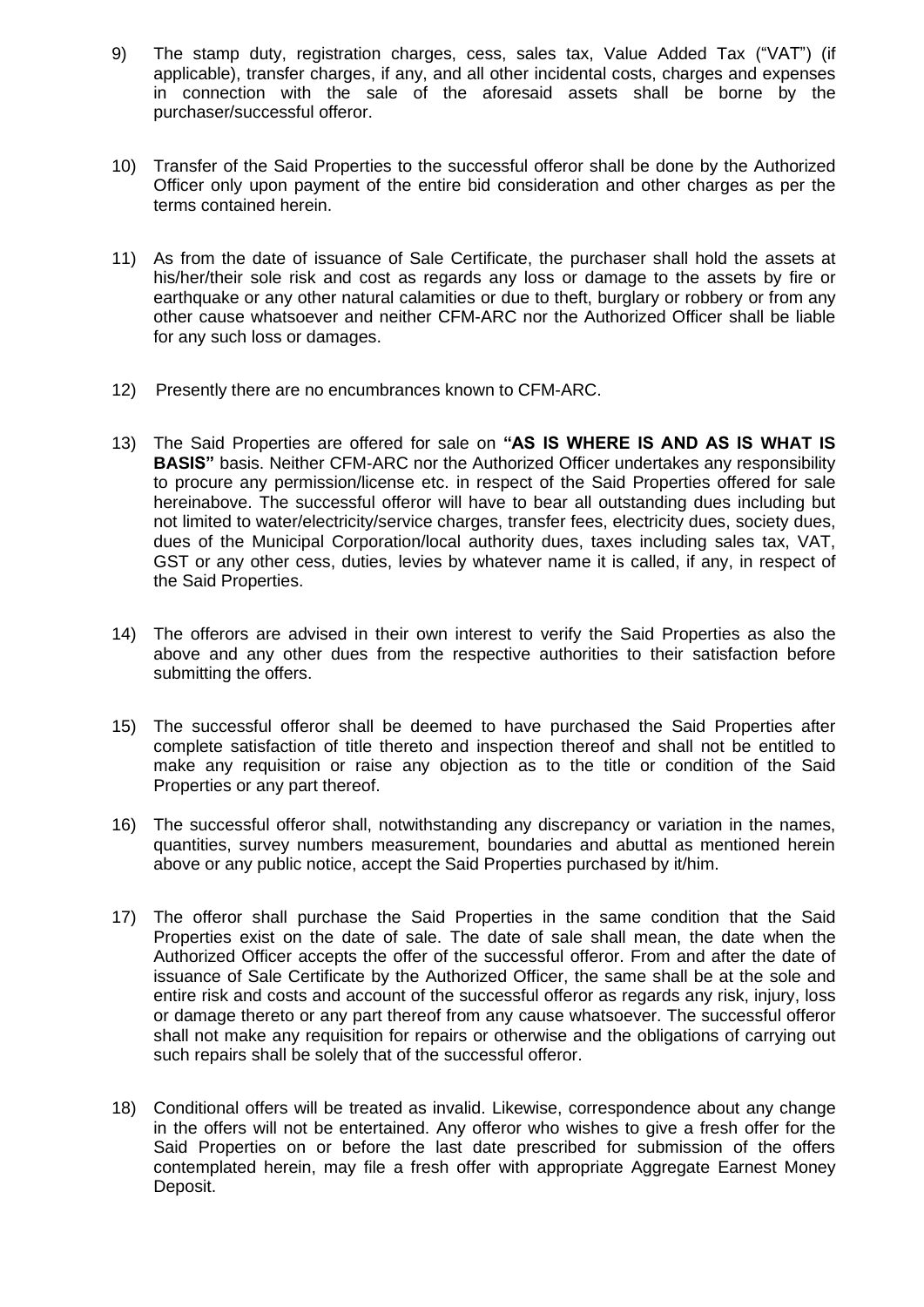- 19) The successful offeror will be bound by the regulations of the local / any other authority, as applicable in regard to the use of the Said Properties along with its super structure, plant and machinery thereon, if being part of the Said Properties contemplated herein.
- 20) The successful offeror shall, notwithstanding any discrepancy or variation in the names, quantities, survey numbers measurement, boundaries and abuttals as mentioned hereinabove, accept the Said Properties purchased by him/it/them.
- 21) If the dues of the existing charge-holders together with all costs, charges and expenses incurred by CFM-ARC are offered by or on behalf of the Borrower or guarantors at any time before the date of confirmation of sale, the Said Properties or part thereof, shall not be auctioned.
- 22) The offeror shall not be entitled to withdraw or cancel offer once submitted unless permitted by Authorized Officer. If the offeror withdraws or cancels the offer, the Aggregate EMD shall be liable to be forfeited and will also be liable to pay the Authorized Officer, the loss or damage suffered consequent upon withdrawing or cancelling the offer. The assets in question will then be resold at the risk and consequences of the offeror.
- 23) On confirmation of sale by CFM-ARC and if the terms of payment have been complied with, the Authorised Officer exercising the power of sale shall issue Sale Certificate for immovable asset in favour of the purchaser/successful offeror in the form given in Appendix V of the Security Interest (Enforcement) Rules, 2002.
- 24) The sale certificate will be issued in the name of the purchaser(s) / Applicant(s) only and will not be issued in any other name(s).
- 25) The Authorized Officer is selling the Said Properties pursuant to the powers derived from the SARFAESI Act. The Said Properties comprised in and forming part of the sale is sold, subject to all defects, faults, imperfections and errors of description latent or otherwise. The Authorized Officer is not answerable for the correct description genuineness, veracity, authenticity of or any defects in the Said Properties and does not warrant any condition whatsoever pertaining to the same. The offerors should make their own enquiry about the same and satisfy themselves if there are any other encumbrances, reservations, acquisitions, charges, liens or defects affecting the title of the Said Properties. The offerors shall not be entitled to issue or raise any requisitions or objections to or upon the title. The offerors should make enquiries about the utility of the Said Properties put up for sale hereunder and no warranty or assurances of any kind is given by the Authorized Officer and/or CFM-ARC. The offerors shall be deemed to have undertaken a due diligence of the Said Properties and that the offerors are presumed to have taken independent legal or commercial advice before participating in the auction contemplated herein.
- 26) The Authorized Officer reserves his right to reject any or all offer/s without assigning any reason and in case all the offers are rejected, either to hold negotiations with any of the offeror or sell the assets through private negotiations with any of the offerors or any other party/parties or invite fresh offers. CFM-ARC's decision in this behalf shall be final & binding.
- 27) The Authorized Officer will be at liberty to amend/modify/delete any of the above conditions as may be deemed necessary in light of the facts & circumstances of the case.
- 28) Disputes, if any, shall be within the jurisdiction of Courts and Tribunals in Mumbai only.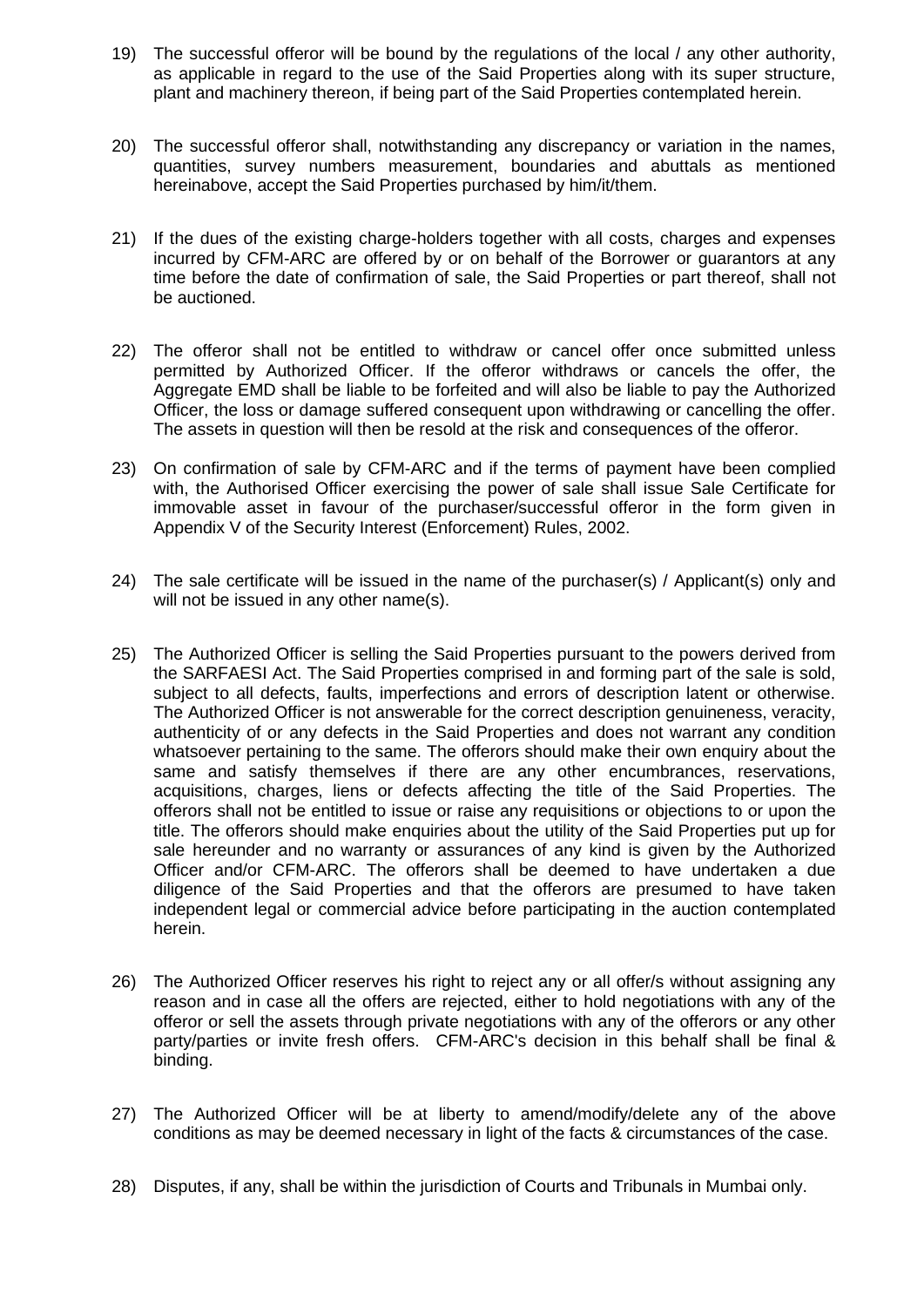29) Words & expressions used hereinabove shall have the same meanings respectively assigned to them under SARFAESI Act and the rules framed thereunder.

#### 30) **Other terms and conditions pertaining to Auction:**

- a) Auction/ bidding will be through physical bid opening process at the corporate office of CFMARC at Mumbai
- b) In case of sole bidder/offeror, the sale may be deferred and the Said Properties may be brought for resale or otherwise sale will be deferred or cancelled.
- c) Bidders/Offerors are cautioned to be careful while entering their bid amount and to check for alteration, if any, before confirming the same.
- d) No request/complaint of wrong bidding will be entertained for cancelling the sale and in such case, the Aggregate EMD in full will be forfeited.
- e) Only upon verification of the bid form and confirmation of remittance of Aggregate EMD, the bidder shall be permitted to participate in the physical auction.
- f) All bids placed are legally valid bids and are to be considered as bids from the bidder himself. Once the bid is placed, the bidder/offeror cannot reduce or withdraw the bid for whatever reason. If done so, the Aggregate EMD amount shall be forfeited.
- g) The highest and the latest bid as emerged during the physical auction shall supersede all the previous bids of the respective bidders/offerors. The bidder/offeror with the highest offer/ bid does not get any right to demand acceptance of his bid. Acceptance of the bid shall be at sole discretion of CFMARC
- h) In case multiple bids are received during the physical auction, CFMARC shall also conduct an inter se bidding amongst the bidders if deemed fit by CFMARC and at the sole discretion of CFMARC.
- i) The bidder/offeror shall be solely responsible for all consequences arising out of the bid submitted by him (including any wrongful bidding) and no complaint/ representation will be entertained in this regard by the CFM-ARC. Hence bidders/offerors are cautioned to be careful to check the bid amount and alter/rectify their bid if required before confirming the bid submitted.

Sd/-

Authorized Officer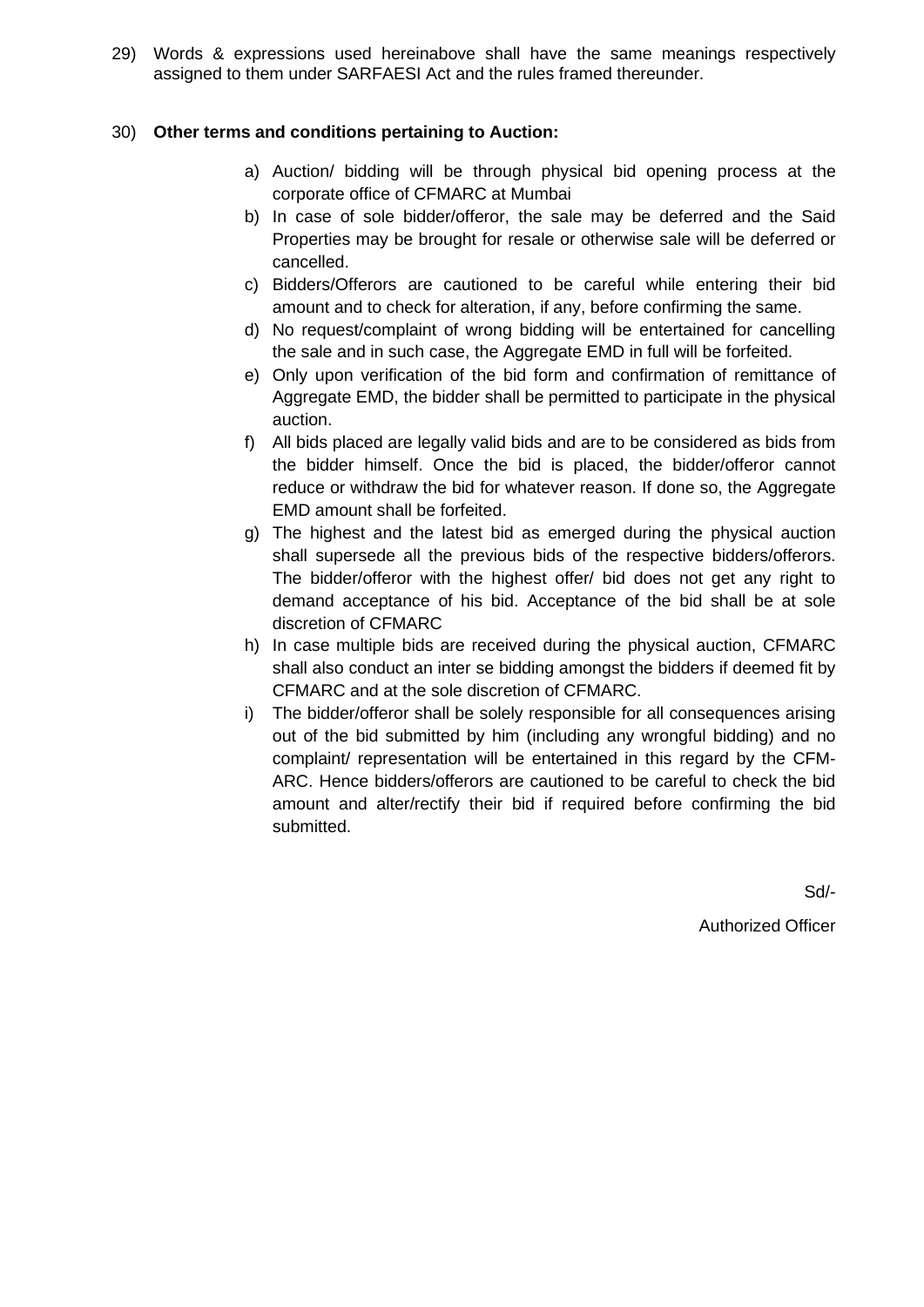### **BID FOR PURCHASE OF ASSETS OF DR. MRS. CHOUDHARI VIDHYA PRASAD AND DR. CHOUDHARI PRASAD VISHWANATHRAO**

(to be submitted in sealed envelope to CFM ARC)

In the matter of sale of secured immovable and movable properties of

# **PARTICULARS OF THE OFFEROR/BIDDER:**

| Document of proof of identity (tick whichever is being attached) :<br>□ Driving License: Issue Date ___________, Number____________<br><b>D</b> PAN Card Number:<br>□ Voter Identity Card: Issue Date ____________, Number_____________<br>□ Passport: Issue Date ___________, Number_________, Number_____________________<br>□ Partnership Agreement date: |                   |
|--------------------------------------------------------------------------------------------------------------------------------------------------------------------------------------------------------------------------------------------------------------------------------------------------------------------------------------------------------------|-------------------|
| Aggregate EMD Remittance details<br>a. Date of remittance<br>d. Bank Account No.<br>e. IFSC Code No.<br>f. <u>UTR No. _________________________</u><br>a. Date of Demand draft<br>b. Name of the Issuing Bank                                                                                                                                                | OR                |
| DETAILS OF THE OFFER/BID:                                                                                                                                                                                                                                                                                                                                    |                   |
|                                                                                                                                                                                                                                                                                                                                                              | (Amount in words) |